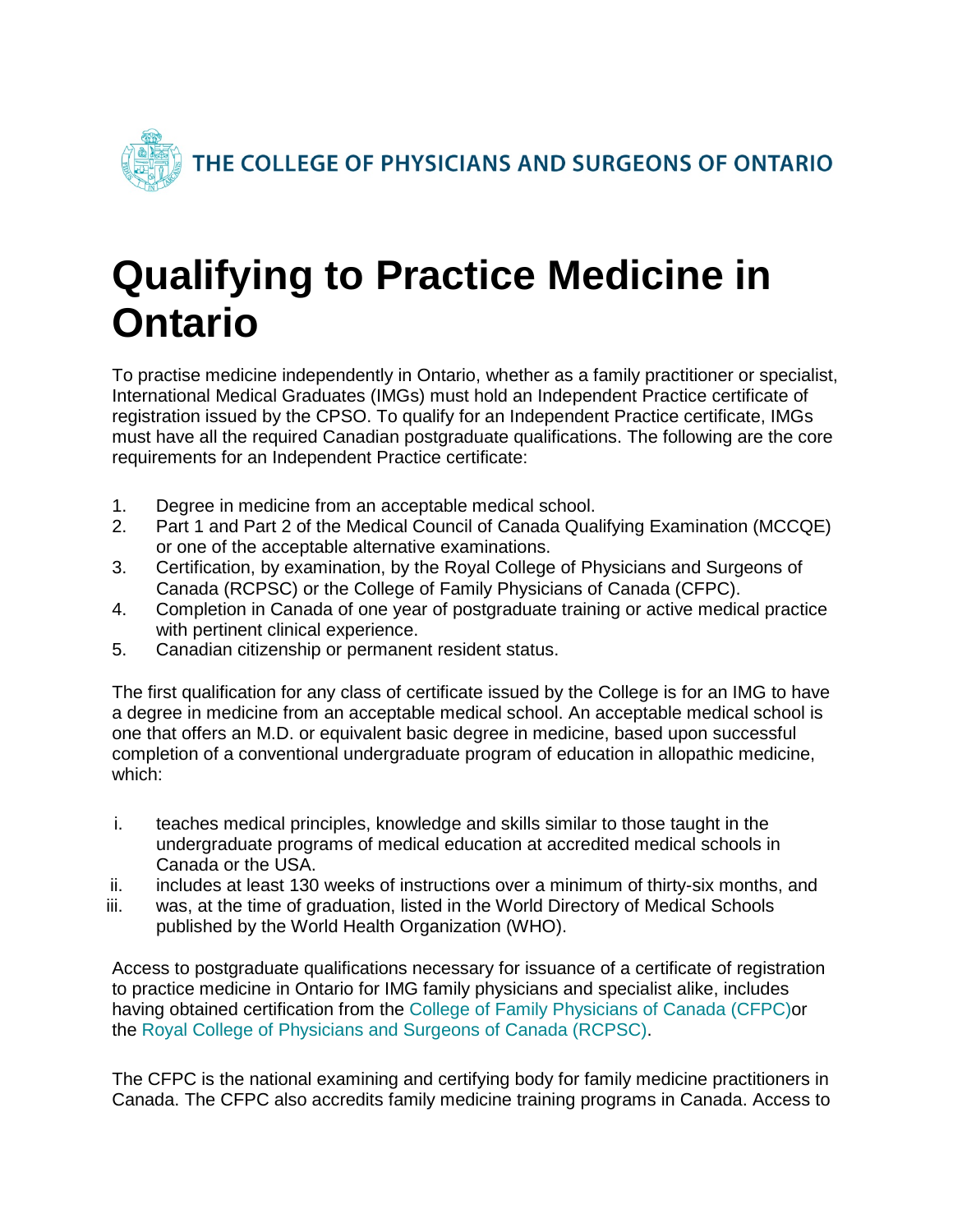the CFPC examination and certification in family medicine is granted to those physicians who have either completed approved residency training in family medicine or become eligible for certification through a combination of approved training and practice experience, as follows:

- Residency-eligibility requires completion of 24 months of family medicine residency training in accredited programs in Canada or the United States.
- Practice-eligibility requires five years practice experience (of which the two most recent must be in Canada) and current possession of a license to practise in a province or territory in Canada.
- Recognized training and certification in jurisdictions outside Canada is a recently opened route to CFPC certification without examination based on recognition of training and certification obtained in selected international jurisdictions. To date, the CPFC-approved jurisdictions include USA, Australia, Ireland and United Kingdom.

The RCPSC is the national examining and certifying body for medical specialists in Canada. Access to the RCPSC examinations and certification in a particular speciality and subspeciality is gained through one of the following routes:

- Completion, in Canada, of a RCPSC-accredited residency program. The RCPSC accredits all Canadian specialty and sub-speciality training programs.
- Completion of an RCPSC-recognized residency program in the United States. IMGs interested in applying to U.S. residency programs should begin by visiting the websites of the [Educational Commission for Foreign Medical Graduates](https://www.ecfmg.org/) and the [American Medical Association.](https://www.ama-assn.org/)
- Limited access is available through completion of certain international specialty training programs that have been previously assessed and approved by the RCPSC. To date, the RCPSC-approved jurisdictions include Australia, Ireland, United Kingdom, New Zealand, South Africa, Singapore, Hong Kong and Switzerland.

Upon successful completion of Canadian residency, IMGs become eligible to take the CFPC or the RCPSC certification examination required to apply for an Independent Practice certificate of registration issued by the CPSO. The CFPC-approved family medicine residency training is two years in duration, while RCPSC-approved speciality training ranges from four or five years, and up to seven in some sub-specialities.

IMGs who completed postgraduate medical training outside jurisdictions currently approved by the CFPC or the RCPSC must apply for entry to a residency program in Canada through the [Canadian Resident Matching Service \(CaRMS\).](https://www.carms.ca/)

The CaRMS is a national, not-for-profit organization that provides a unique electronic matching service for postgraduate medical education training in Canada that is both orderly and transparent. The residency match, offered in two iterations, is open to graduates of Canadian, US and international medical schools.

The Ontario Faculties of Medicine and Ontario Ministry of Health and Long-Term Care establish the provincial eligibility policies for the residency match. Individual residency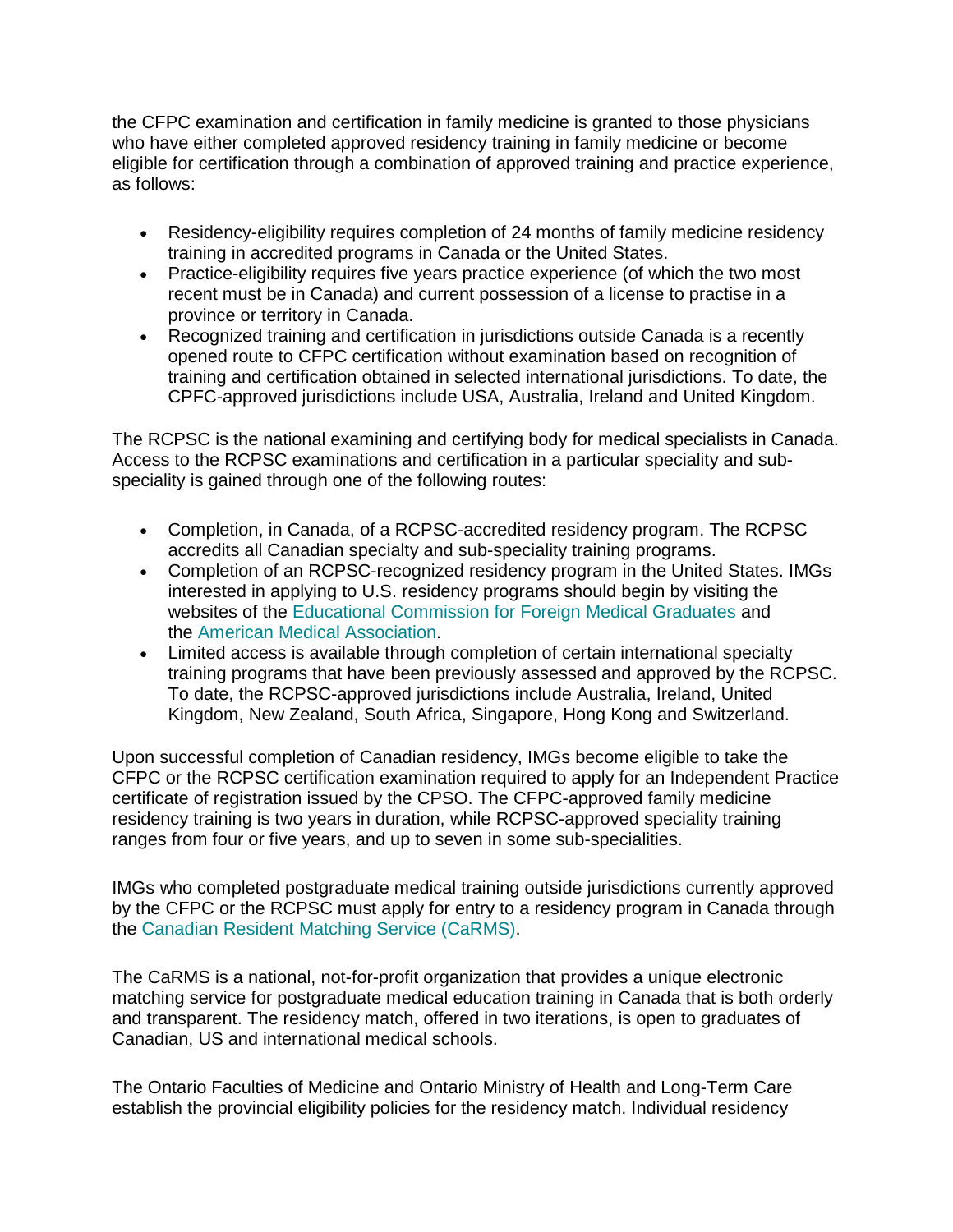programs at our six medical schools may also have specific criteria used in reviewing applications.

Candidates matched to residency programs in Ontario through CaRMS may apply to the CPSO for issuance of a certificate of registration authorizing Postgraduate Education.

One of the prerequisite qualifications for IMGs to apply to CaRMS is to have written and passed the [Medical Council of Canada Evaluating Examination \(MCCEE\).](https://mcc.ca/examinations/mccee/) The MCCEE is also a requirement for registration with the CPSO. The MCCEE is held in various locations throughout Canada and the world, and is open to all IMGs holding an acceptable medical degree. Passing the MCCEE gives access to MCCQE Part 1. For access to Part 2, both a pass standing on Part 1 and previous completion of twelve months of postgraduate training are required. This training may be taken anywhere in the world.

Candidates wishing to register for examinations administered by the Medical Council of Canada must first register with [physiciansapply.ca.](https://physiciansapply.ca/) Physiciansapply.ca is a unique online portal that provides medical students and physicians with a comprehensive account from which they can apply for a variety of services across the medical community.

Having the medical degree source-verified by physiciansapply.ca is also a requirement for registration for a certificate of registration authorizing Postgraduate Education with the CPSO. All candidates with a confirmed appointment to residency at one of six medical schools in Ontario must enable sharing of their medical degree credentials with the CPSO through the physiciansapply.ca website.

Significant financial and personal commitment is required to pursue licensure in Ontario and this experience is unique to each IMG. Once the IMG begins the process, there is no guarantee of obtaining a licence to practise or an opportunity to engage in postgraduate training. The process leading up to licensure has many stages and often seems complex to those not familiar with the Canadian approach.

Both immigrant IMGs and Canadians graduating from medical schools abroad wishing to pursue medical training or practice in Ontario, must take into consideration costs associated with all aspects of the process leading up to registration. This includes, but is not limited to the cost of:

- Language proficiency testing, taking the necessary Canadian examinations, such as those administered by the MCC and/or assessment of international postgraduate training by the CFPC or the RCPSC if postgraduate training was completed in one of jurisdictions approved by RCPSC or CFPC;
- Translation and notarization of various identity and credentialing documents, sourceverification of medical degree credentials;
- Application made to licensing authority;
- Registering with the medical school in Ontario;
- Professional liability protection;